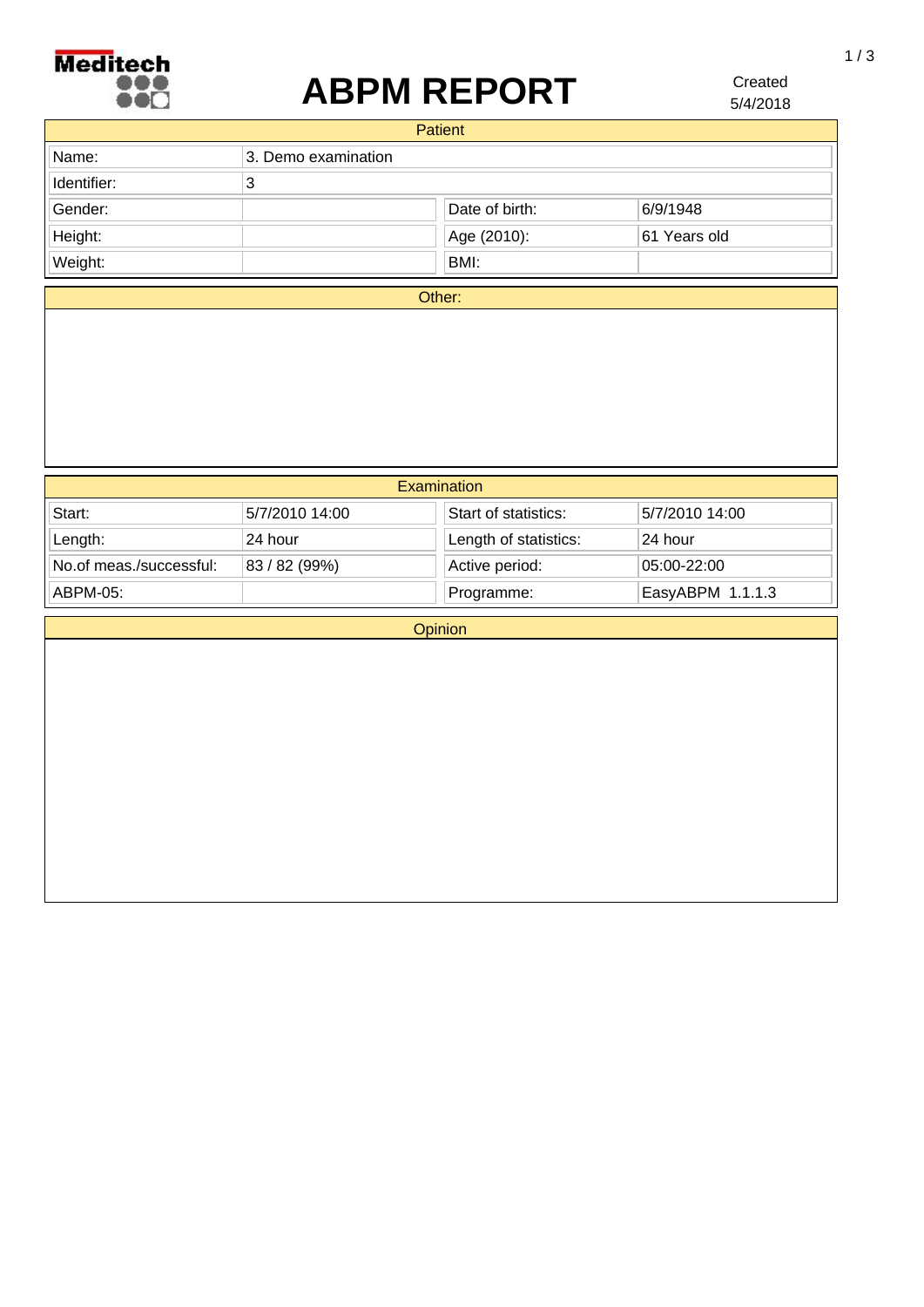ABPM REPORT 3. Demo examination 5/4/2018 2/3